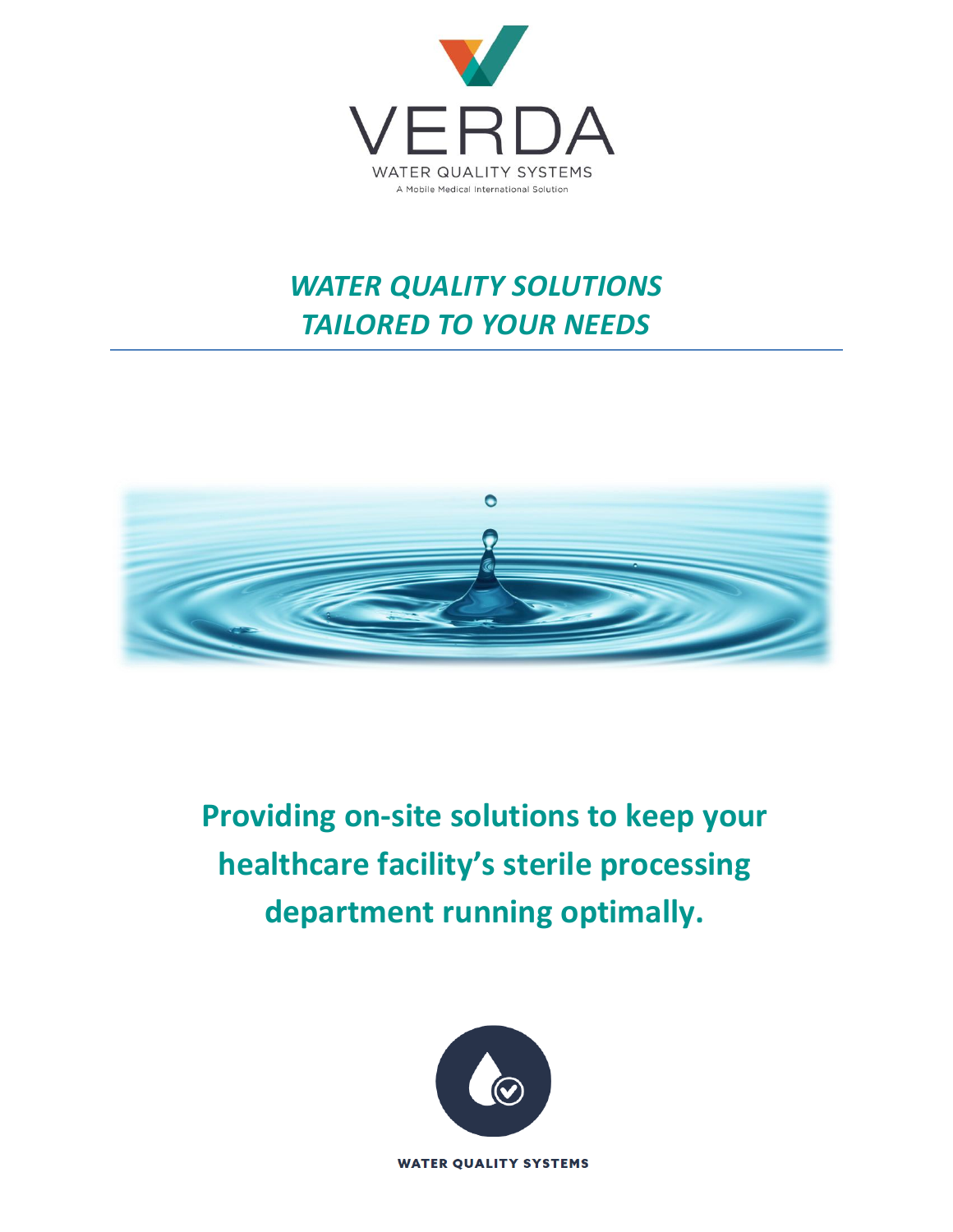



### *It starts with clean water*

**www.mmicmedical.com**

**1-800-748-2322**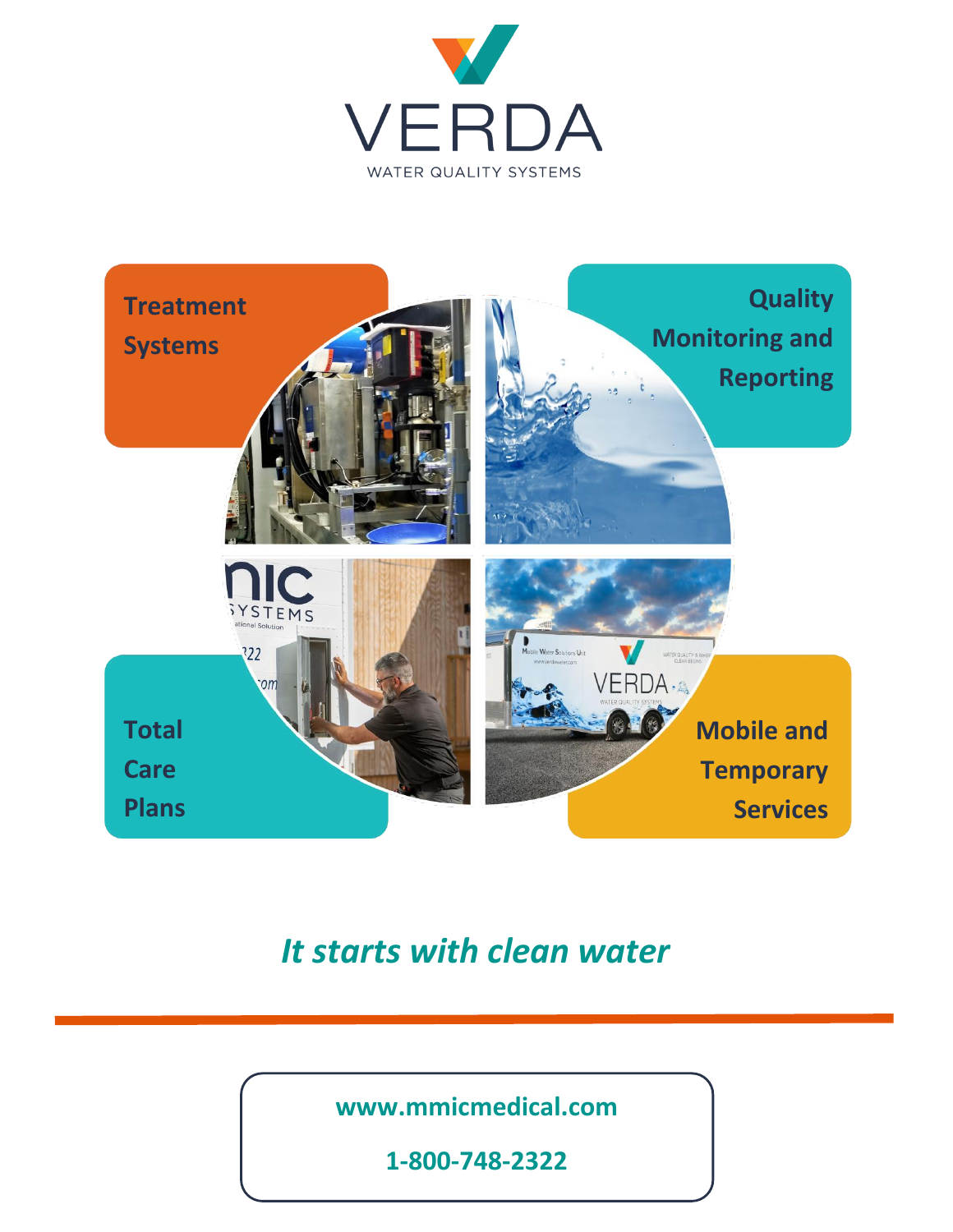



*We have experienced firsthand the challenge hospitals have when attempting to purchase and maintain a water purification system for their sterile processing department. There is no single supplier of equipment and services that has a completely comprehensive offering specifically for sterile processing. This is the reason why mmic™ introduced the VERDA™ Water Solutions turnkey equipment and service offering.*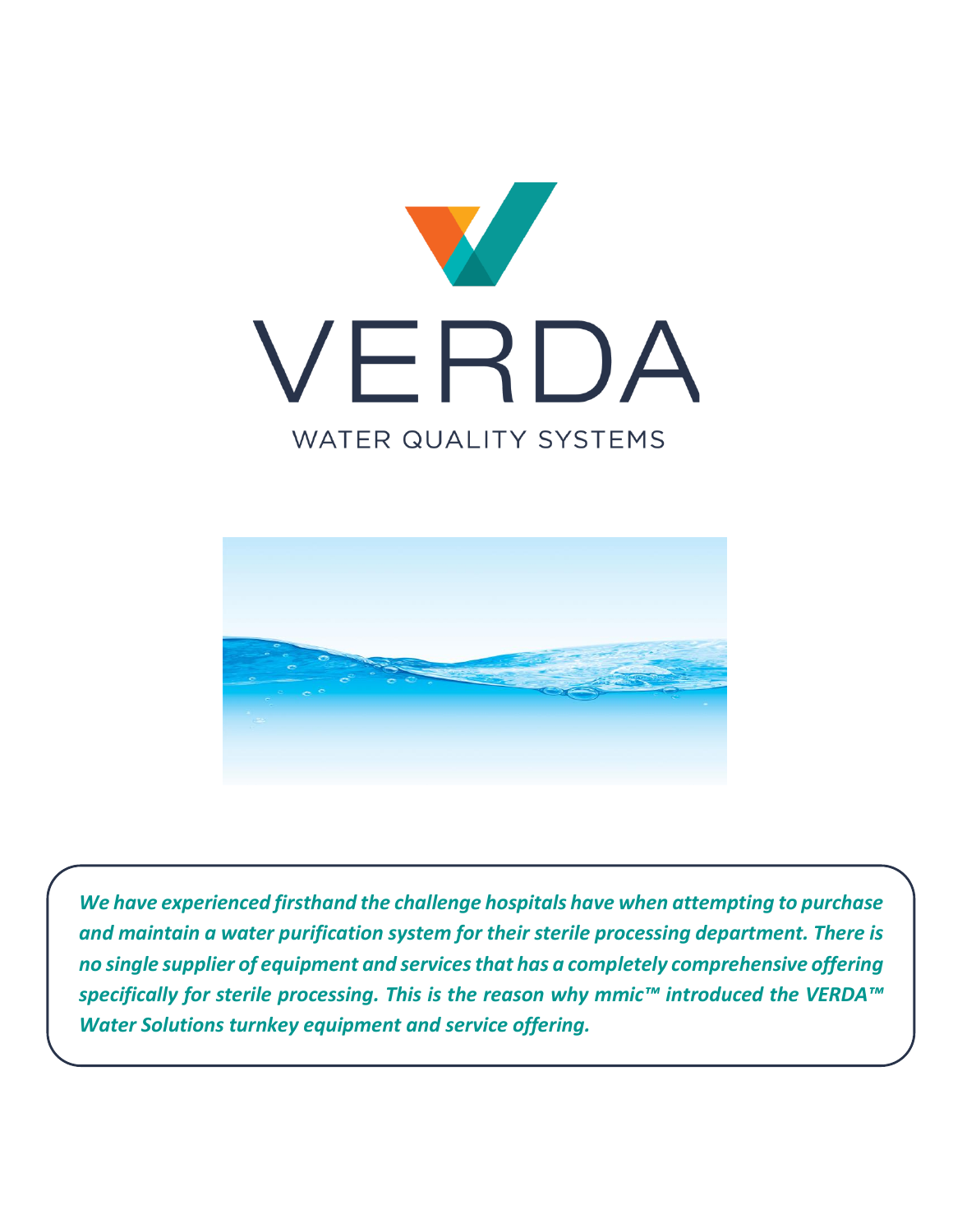# Water Quality Monitoring and Reporting

*VERDA™ offers a robust assurance monitoring and reporting program with real-time data, data logging and trending, alarms, and reporting designed to meet AAMI TIR34 / ST79 monitoring compliance, system integrity, and reporting for compliance.* 

- $\boxtimes$  Real time monitoring of key water quality parameters defined by AAMI TIR34 are critical to maintain a robust quality assurance system.
- $\boxtimes$  Basic package log trending of Utility and Critical water hardness, pH, resistivity, turbidity, temperature, and water filter pressure drops.
- $\boxtimes$  On-site and remote access to real time and trending data with secured end-toend encryption, and cloud-based servers.
- $\boxtimes$  Visual, email, and text alert system based on min/max AAMI TIR34 guidelines for water quality parameters.
- $\boxtimes$  Reporting on all key water quality parameters in daily, weekly, and monthly formats.



- Monthly compliance reports per AAMI TIR34 and VHA Directive 1116(2).
- $\boxtimes$  Recording and tracking of monthly HPC, LAL, and/or TOC testing.
- $\boxtimes$  Storage of reports for easy access for compliance reporting.
- $\boxtimes$  Optional comprehensive monitoring 43+ water quality and equipment monitoring parameters.
- $\boxtimes$  Optional mmic<sup>™</sup> managed tracking and reporting of key water quality parameters.





mmic™ 2176 Portland Street / P.O. Box 672 Saint Johnsbury, VT 05819 **1-800-748-2322**

#### **www.mmicmedical.com**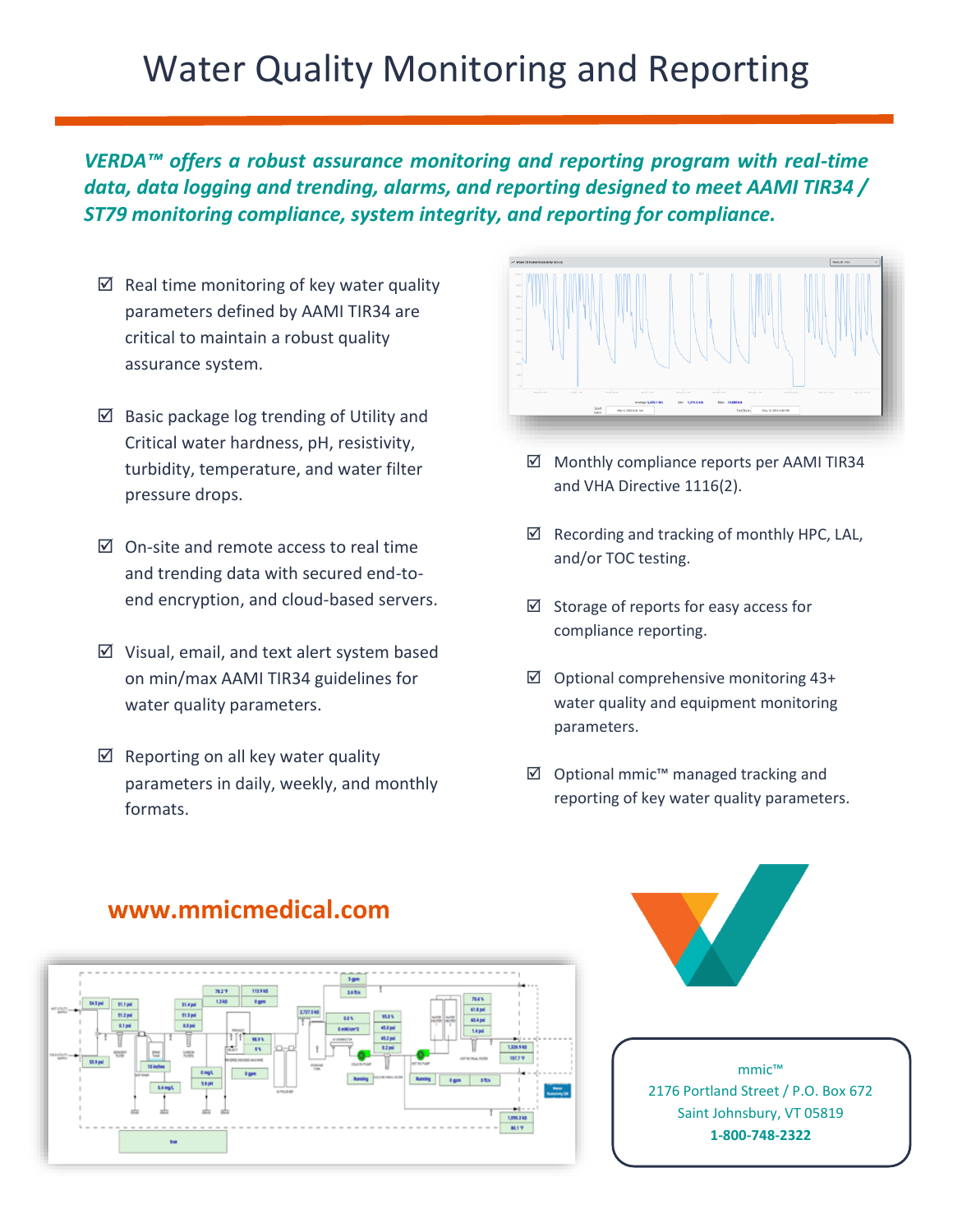## Mobile and Temporary Services

*Our water conditioning, purification, and real-time cloud-based water quality monitoring systems provide the highest quality water that meets or exceeds AAMI's water quality guidelines for the reprocessing of medical devices Our temporary systems are also customizable to meet any unique water treatment needs while your existing system is being renovated, upgraded, repaired, or replaced.* 

- $\boxtimes$  Mobile and transportable solutions.
- $\boxtimes$  Temporary sterile processing facilities with VERDA™ comprehensive water treatment solutions integrated.
- $\boxtimes$  Comprehensive water treatment and purification to generate AAMI TIR34 grade Utility and Critical Water.
- $\boxtimes$  Optional duplex pump package systems when facilities dealing with low and unreliable water pressure for SPS operations.
- $\boxtimes$  Optional Precision Injection pH Balancing Systems.

mmic™ 2176 Portland Street / P.O. Box 672 Saint Johnsbury, VT 05819 **1-800-748-2322**



- $\boxtimes$  Water Softener Systems for SPS Utility and/or Critical Water use.
- $\boxtimes$  Optional utility water heating with optional recirculation.
- $\boxtimes$  Cold and hot critical water.
- $\boxtimes$  Real-time cloud-based water quality monitoring.
- $\boxtimes$  Water quality daily, weekly, and monthly reporting capabilities.
- Includes VERDA™ total care plan.

#### **www.mmicmedical.com**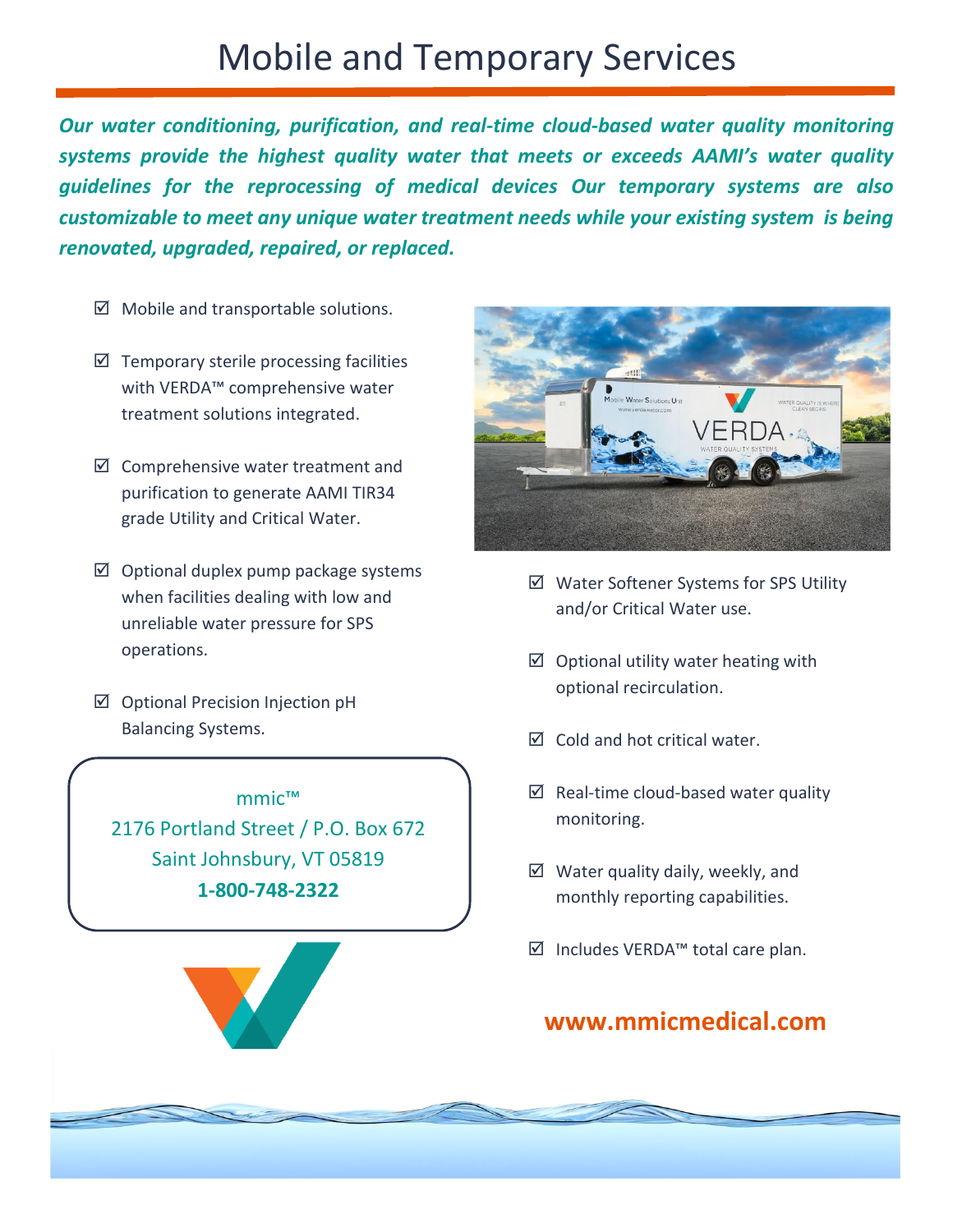*VERDA™ offers a completely comprehensive service maintenance offering on sterile processing water treatment systems. VERDA™ Total Care Maintenance Plans covers both mmic™ provided and third-party equipment provided by other suppliers.*



- $\boxtimes$  Easily accessible cloud portal for all testing and maintenance records.
- $\boxtimes$  24/7/365 Service Call Center with 2-hour call back response time.
- $\boxtimes$  On-site response one business day (or agreed upon per event).



- $\boxtimes$  Monthly, quarterly, and annual preventative maintenance pars and labor.
- $\boxtimes$  75 and 100-point water quality and equipment preventative maintenance checklist (dependent on equipment configuration.
- $\boxtimes$  Includes replenishment of all Water Treatment System consumables and wear components throughout duration of contract.
- $\boxtimes$  Unscheduled maintenance parts and labor while under terms of warranty.
- $\boxtimes$  Monthly sanitization of Critical Water system and distribution piping.
- $\boxtimes$  Comprehensive monthly laboratory water testing and reporting per AAMI TIR34 recommended guidelines.

#### **www.mmicmedical.com**